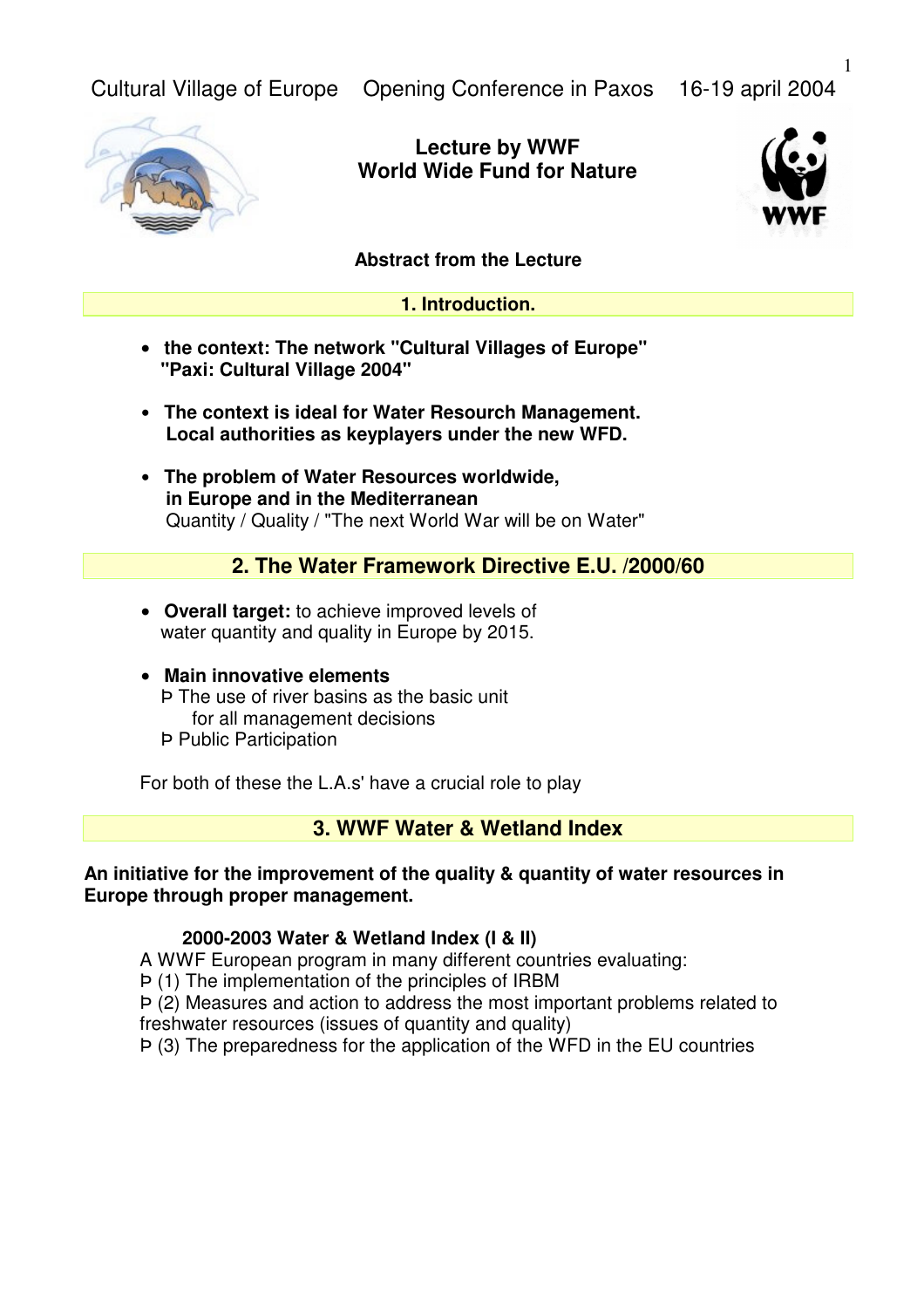# **4. Water Index / Greece**

- • **Uneven distribution of water resources**
- • **Unsatisfactory public participation policies**
- • **Lack of inter-section approach**
- • **Unsatisfactory implementation of international treaties except: Prespa**
- • **Quoantity problems, uneven distribution of w.r.,** agricultural responsibility for the 87% of consumption. Quantity problems: less of an issue / pesticides.

### **At the local level the picture can change.**

Þ e.g. the islands, like Paxi: **tourism** becomes the major sector responsible for the consumption of the scarce w.r. rather than agriculture.

Þ (-) uneven economic development (abandonment of primary sector for tourism)

Þ (-) unsustainable tourism, mass tourism

 $P$  (+) the River Basin District coincides with the island = opportunities for the integrated approach.

## **5. The solutions (general)**

- **Use the powerful and bold WFD**
- Work at the local level (the network at the right track)
- **Apply the principles of the IRMB**
- • **Apply the public participation concept**
- • **Address the root cause:**  manage the demand rather than increase the availability of w.r.
- **Spot and address the main consumers: agriculture / households / tourism?**
- • **Inter-sectoral approach**

## **6. The solutions (local level, islands)**

- • **Sustainable development:** Þ across the various sectors of economy Þ within each sector (e.g. agriculture: low intensity / organic, tourism: sustainable tourism vs. mass tourism)
- • **Exploit the coincidence of the River Basin District with the island for the integrated approach and p.p.** (e.g. the WWF initiative and the Naxos project)

## **7. Sustainable tourism**

**Part of an overall sustainable development program Conservation & Promotion of man-made and natural heritage**

**Not exceed the carrying capacity, including water resources c.c. / the example of the WWF leaflet / VIM methods**

**Appropriate infrastructure, special attention to accommodation - tour operators practices**